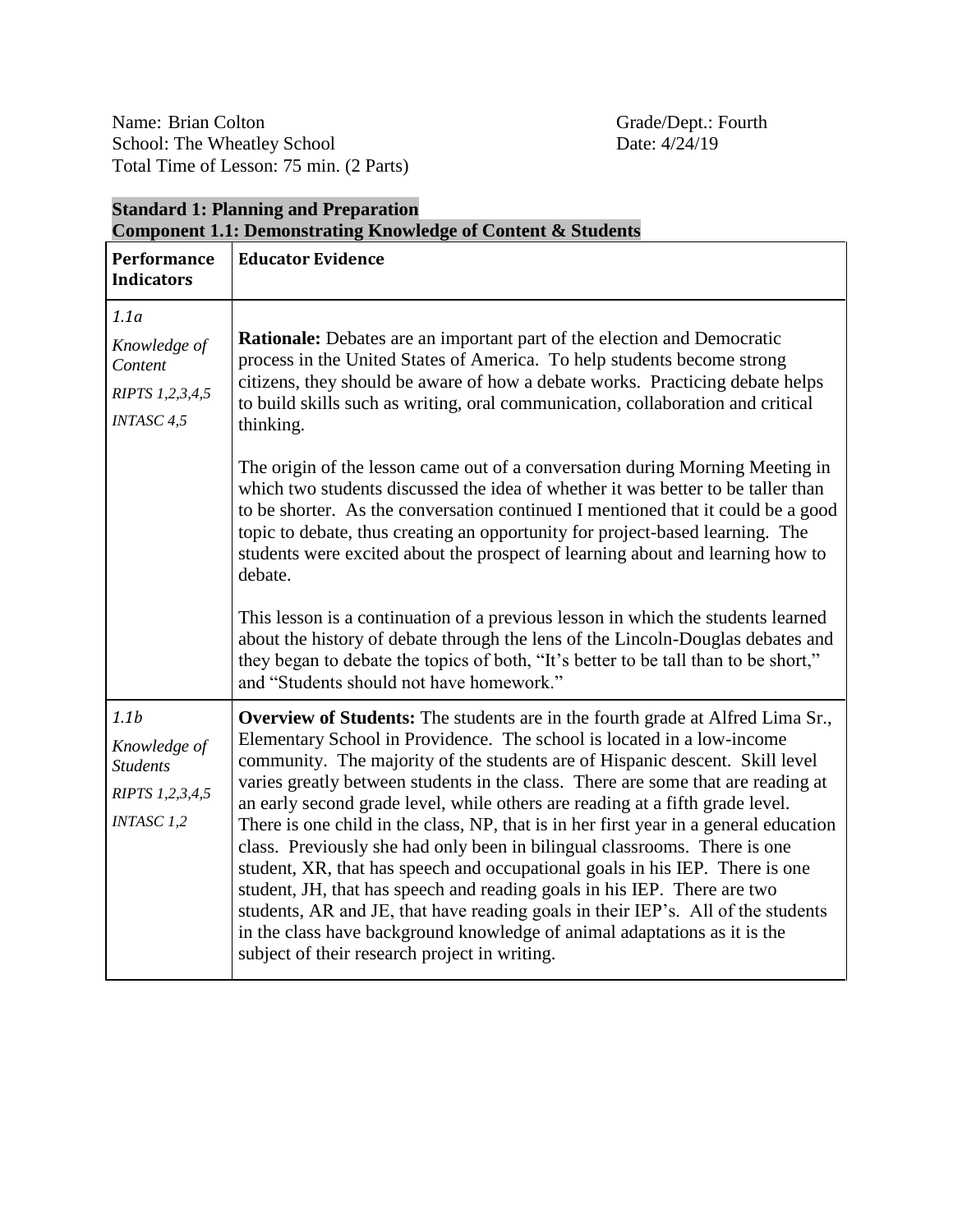# **Standard 1: Planning and Preparation Component 1.2: Establishing Instructional Outcomes**

| <b>Performance</b><br><b>Indicator</b> | <b>Educator Evidence</b>                                                                                                                                                                                                                                                                                                                                                                                                                                                                                                                                                                                                                                                                                                                           |
|----------------------------------------|----------------------------------------------------------------------------------------------------------------------------------------------------------------------------------------------------------------------------------------------------------------------------------------------------------------------------------------------------------------------------------------------------------------------------------------------------------------------------------------------------------------------------------------------------------------------------------------------------------------------------------------------------------------------------------------------------------------------------------------------------|
| RIPTS 1,2,3,4,5                        | <b>Instructional Outcomes</b>                                                                                                                                                                                                                                                                                                                                                                                                                                                                                                                                                                                                                                                                                                                      |
| <i>INTASC 1,2, 4,5,7</i>               | NSS-C.K-4.2 VALUES AND PRINCIPLES OF DEMOCRACY<br>What are the most important values and principles of American<br>democracy?<br>How should conflicts about diversity be prevented or managed?<br>How can people work together to promote the values and principles of<br>American democracy?<br>NSS-C.K-4.3 PRINCIPLES OF DEMOCRACY<br>How Does the Government Established by the Constitution Embody the<br>Purposes, Values, and Principles of American Democracy?<br>NSS-C.K-4.5 ROLES OF THE CITIZEN<br>What does it mean to be a citizen of the United States?<br>What dispositions or traits of character are important to the<br>preservation and improvement of American democracy?<br>How can Americans participate in their government? |

### **Standard 1: Planning and Preparation Component 1.3: Designing Coherent Instruction**

| <b>Performance</b><br>Indicators | <b>Educator Evidence</b> |  |  |
|----------------------------------|--------------------------|--|--|
|----------------------------------|--------------------------|--|--|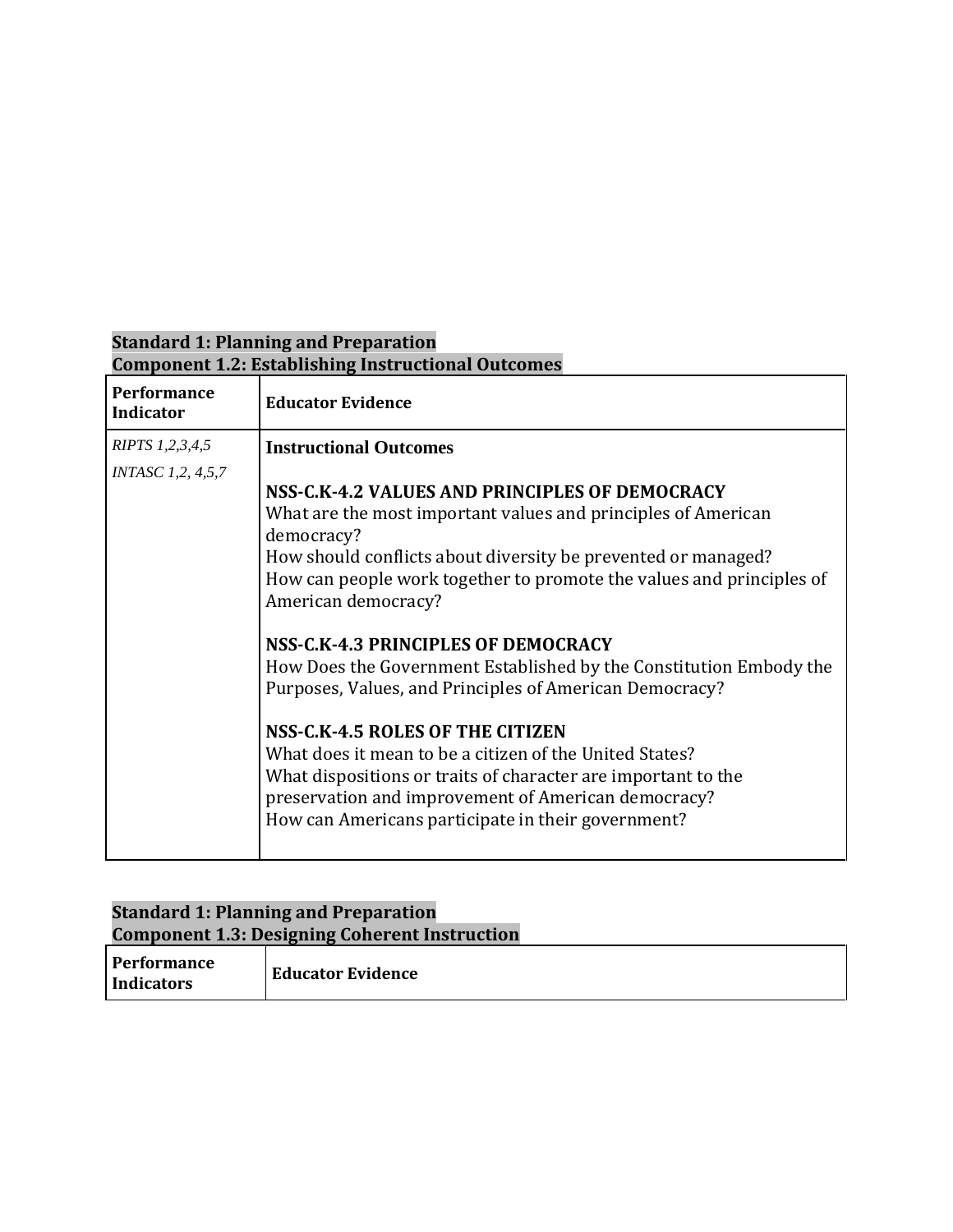| 1.3.a<br>Learning Activities,<br>Lesson Structure &<br>Content-Related<br>Pedagogy<br>RIPTS 1,2,3,4,5<br><b>INTASC 1,2, 4,5,7</b> | <b>Description of the Lesson:</b><br>Students will learn about some history of debates and participate in practice<br>debates in class. They will know how to research for a debate, present their<br>ideas and evaluate others in presenting their arguments.<br>At the end of the lesson, students will be able to:<br>Define what a debate is.<br>1.<br>2.<br>Research arguments and present a side for a debate.<br>3.<br>Follow the rules and procedures of a debate.<br>Judge their peers' debate performances.<br>4.<br><b>Key Terms</b><br>Debate<br>$\bullet$<br>Affirmative (Pro) Position<br>Negative (Con) Position<br>$\bullet$                                                                                                                                                                                                                                                                                                                                                                                                                                                                                                                                                                   |
|-----------------------------------------------------------------------------------------------------------------------------------|----------------------------------------------------------------------------------------------------------------------------------------------------------------------------------------------------------------------------------------------------------------------------------------------------------------------------------------------------------------------------------------------------------------------------------------------------------------------------------------------------------------------------------------------------------------------------------------------------------------------------------------------------------------------------------------------------------------------------------------------------------------------------------------------------------------------------------------------------------------------------------------------------------------------------------------------------------------------------------------------------------------------------------------------------------------------------------------------------------------------------------------------------------------------------------------------------------------|
| Performance<br><b>Indicators</b>                                                                                                  | <b>Educator Evidence</b>                                                                                                                                                                                                                                                                                                                                                                                                                                                                                                                                                                                                                                                                                                                                                                                                                                                                                                                                                                                                                                                                                                                                                                                       |
| 1.3.a<br>Learning Activities,                                                                                                     | <b>Summarize the Learning Activities in this Lesson</b>                                                                                                                                                                                                                                                                                                                                                                                                                                                                                                                                                                                                                                                                                                                                                                                                                                                                                                                                                                                                                                                                                                                                                        |
| Lesson Structure &<br>Content-Related<br>Pedagogy<br>RIPTS 1,2,3,4,5<br><b>INTASC 1,2, 4,5,7</b>                                  | DAY I:<br>Step 1: Introduction<br>The students will be on the rug following Morning Meeting.<br>$\bullet$<br>T: We've spent some time discussing debates. First the history of<br>$\bullet$<br>debates, then we participated in two debates. One debate focused<br>on the idea of "It is better to be tall than short" and another on<br>"Students should not have homework."<br>T: What is a debate?<br>It is anticipated that the students will give answers such as, "It is a<br>discussion that people have on stage." Or "It is different than an<br>argument or a fight, because people don't talk over each other or<br>use their hands."<br>T: Yes. A debate is a formal <i>discussion</i> on a particular topic in a<br>public meeting or legislative assembly, in which opposing<br>arguments are put forward.<br>T: The results of the last two debates were inconclusive.<br>Inconclusive means "not leading to a firm conclusion; not ending<br>doubt or dispute." I believe this means we need to have another<br>debate.<br>The expectation is that the students will show excitement about the<br>idea of having a new debate.<br>T: Debates can happen for almost any topic that there may be |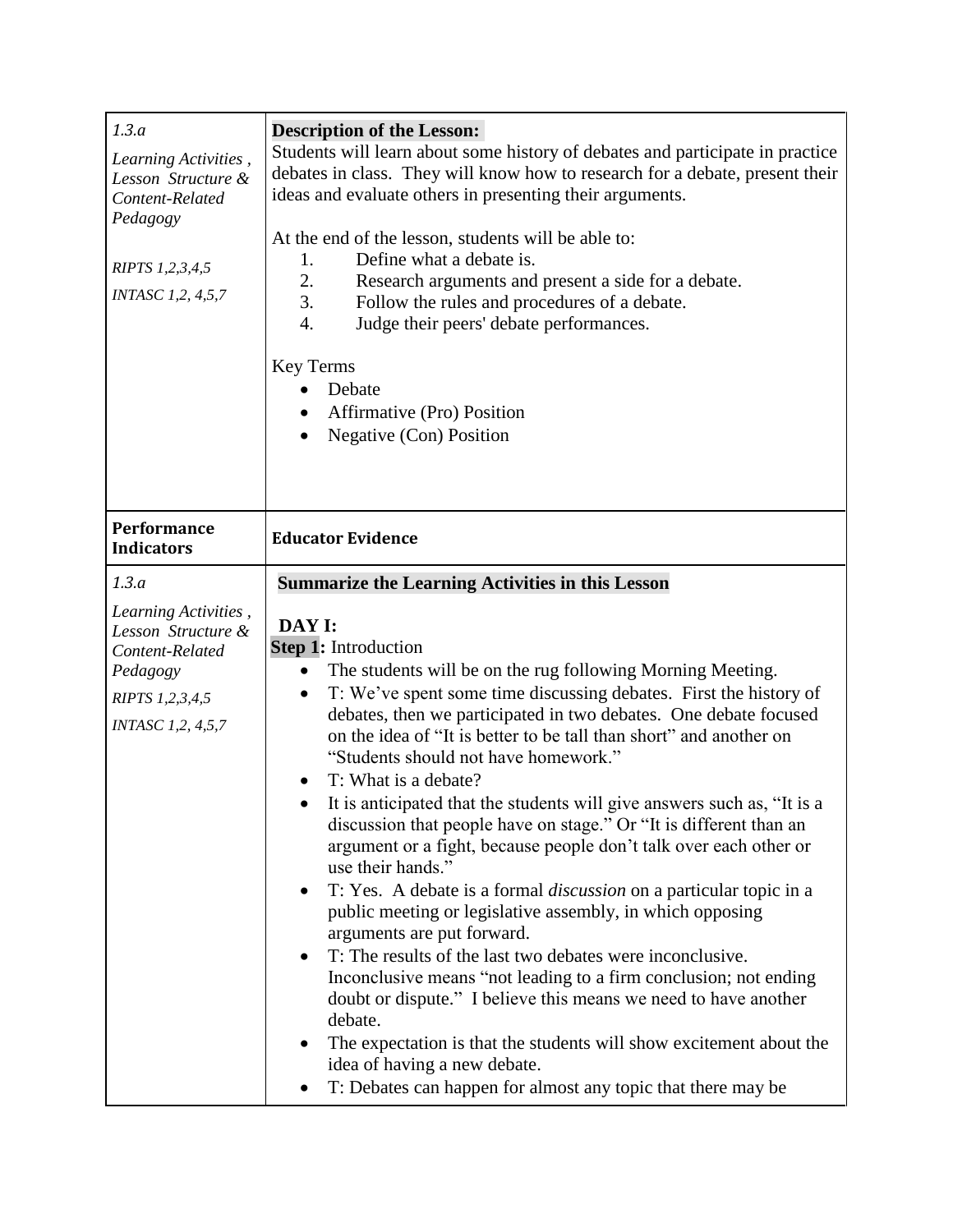| opposing viewpoints. I would like you to spend a few seconds<br>thinking (not talking) alone about different debate topics. Then,<br>when I say so, I would like you to talk to your neighbor and come<br>up with a short list of some possible debate topics. At the end of<br>two minutes, I will take quiet hands to give some examples.<br>Take 7 minutes (Total) for the Think/Pair/Share. Create a list of<br>debate topics with the students (Examples may include: PS4 is<br>better than X-Box, Students should have to wear uniforms in school,<br>Marvel Comics is better than DC Comics, etc.)<br>After the debate topics list is complete (4-5 min.), ask the students<br>$\bullet$<br>to vote on the debate topic. Highest vote total wins.<br>Next, ask the students who would like to be on the Affirmative<br>(Pro) or Negative (Con) side of the debate topic.<br>If the total number of students that want to participate is more than<br>five, pick popsicle sticks (with Students' names on them) out of the<br>bucket to select the team.<br>T: If you are not chosen for a debate team, you will have a very<br>important role in determining who the winner of the debate is. You<br>will have a rubric that will be used to score the debate. The team<br>that scores the highest total points will be the winners.<br>T: I will give each of the teams some time during Small Group to<br>work on planning out your Pro or Con side argument with your<br>teammates. You will also have additional time tomorrow to work<br>on debate preparation following Morning Meeting. |
|-------------------------------------------------------------------------------------------------------------------------------------------------------------------------------------------------------------------------------------------------------------------------------------------------------------------------------------------------------------------------------------------------------------------------------------------------------------------------------------------------------------------------------------------------------------------------------------------------------------------------------------------------------------------------------------------------------------------------------------------------------------------------------------------------------------------------------------------------------------------------------------------------------------------------------------------------------------------------------------------------------------------------------------------------------------------------------------------------------------------------------------------------------------------------------------------------------------------------------------------------------------------------------------------------------------------------------------------------------------------------------------------------------------------------------------------------------------------------------------------------------------------------------------------------------------------------------------------------------|
|                                                                                                                                                                                                                                                                                                                                                                                                                                                                                                                                                                                                                                                                                                                                                                                                                                                                                                                                                                                                                                                                                                                                                                                                                                                                                                                                                                                                                                                                                                                                                                                                       |
| DAY II:                                                                                                                                                                                                                                                                                                                                                                                                                                                                                                                                                                                                                                                                                                                                                                                                                                                                                                                                                                                                                                                                                                                                                                                                                                                                                                                                                                                                                                                                                                                                                                                               |
| <b>Step 2: Debate Planning</b>                                                                                                                                                                                                                                                                                                                                                                                                                                                                                                                                                                                                                                                                                                                                                                                                                                                                                                                                                                                                                                                                                                                                                                                                                                                                                                                                                                                                                                                                                                                                                                        |
| Students will be on the rug following Morning Meeting. They will<br>٠<br>be directed to stay on the rug to discuss the rubric for the upcoming<br>debate.<br>T: I would like everyone to look towards the SMART Board. We<br>are going to take a look at the rubric so that the debate voters will<br>know all the categories that they are expected to vote on and the<br>debate sides will know what they will be graded on.<br>Show the students each of the 5 categories (Planning $\&$<br>Organization, Arguments (Reasons), Statements, Rebuttal<br>(Response) and Presentation Style). Give examples of what a score<br>of 4 and 1 look like. Explain that the 2 and 3 are in-between.<br>T: I would like to remind everyone of the kind of debate we are<br>having. I'll take a quiet hand that can tell me the name of the debate<br>type and what the rules are.                                                                                                                                                                                                                                                                                                                                                                                                                                                                                                                                                                                                                                                                                                                            |
| It is expected that the students will be able to remember that it is a                                                                                                                                                                                                                                                                                                                                                                                                                                                                                                                                                                                                                                                                                                                                                                                                                                                                                                                                                                                                                                                                                                                                                                                                                                                                                                                                                                                                                                                                                                                                |
| Tag Team Debate and something of the rules.                                                                                                                                                                                                                                                                                                                                                                                                                                                                                                                                                                                                                                                                                                                                                                                                                                                                                                                                                                                                                                                                                                                                                                                                                                                                                                                                                                                                                                                                                                                                                           |
| NOTE: In a tag team debate, each team of five members represents                                                                                                                                                                                                                                                                                                                                                                                                                                                                                                                                                                                                                                                                                                                                                                                                                                                                                                                                                                                                                                                                                                                                                                                                                                                                                                                                                                                                                                                                                                                                      |
| one side of a debatable question. Each team has a set amount of                                                                                                                                                                                                                                                                                                                                                                                                                                                                                                                                                                                                                                                                                                                                                                                                                                                                                                                                                                                                                                                                                                                                                                                                                                                                                                                                                                                                                                                                                                                                       |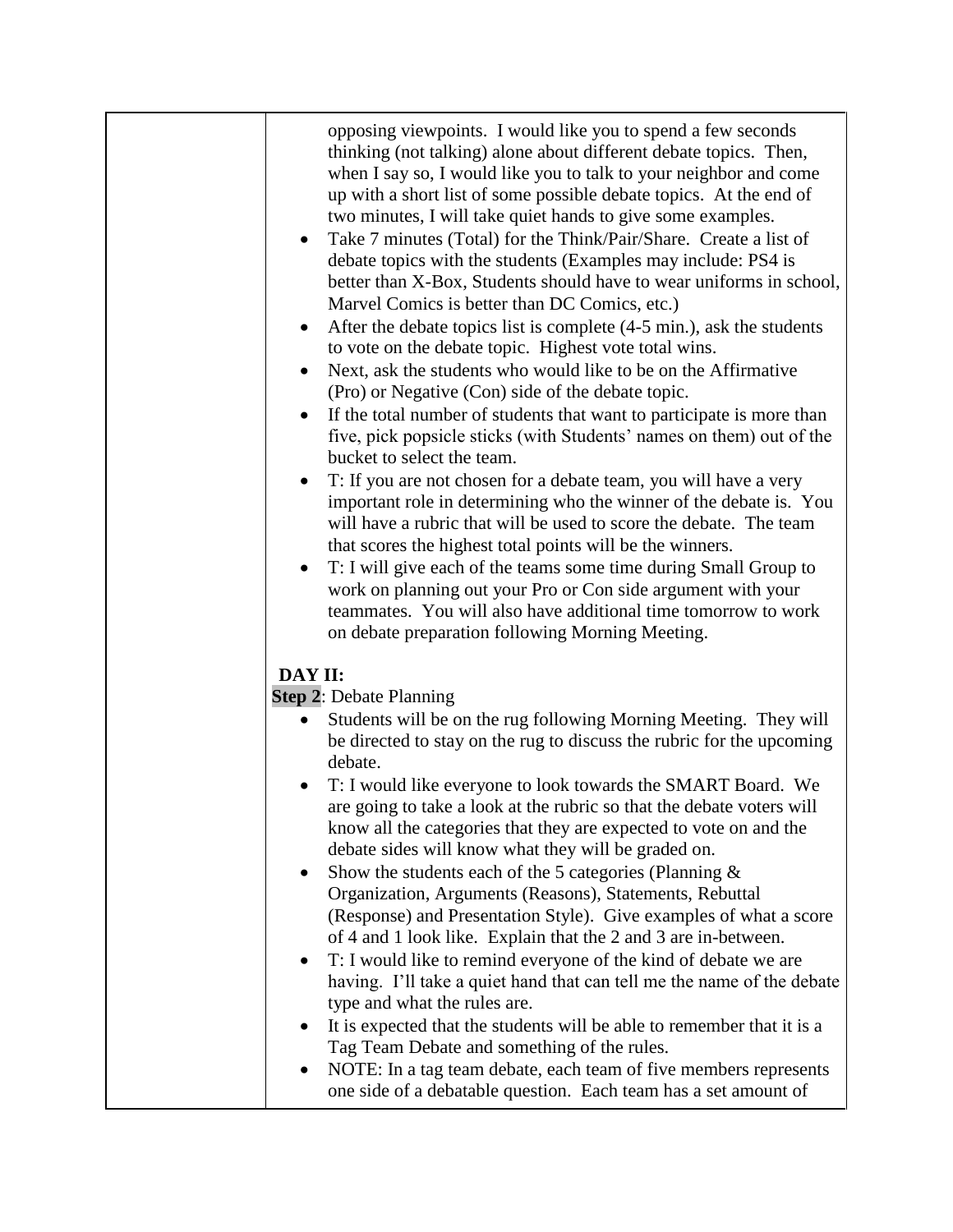| time (5 minutes) to present its point of view. When it's time for the<br>team to state its point of view, one speaker from the team takes the<br>floor. That speaker can speak for no more than 1 minute, and must<br>"tag" another member of the team to pick up the argument before<br>the minute is up. Team members who are eager to pick up on or<br>add to the team's argument, can put out a hand to be tagged. That<br>way, the current speaker knows who might be ready to pick up the<br>argument.<br>T: Now that each of the teams know how they are going to be<br>$\bullet$<br>scored, the Pro Team and the Con Team will each have about 10<br>minutes to get some additional prep done before the debate. NOTE:<br>If there are any questions about what a debate looks like, use the<br>video link (https://www.youtube.com/watch?v=A6zuLlii2jQ)<br>T: Feel free to continue to do research on Google as that has been a<br>$\bullet$<br>useful tool for all of you throughout these debates. When I call your<br>team, you can go to the back of the room to get your Chrome<br>Books. The Pro Team can prepare on the back table. The Con<br>Team can prepare in the second library area (closest to the back of<br>the rooms). Our Moderators will also have an opportunity to<br>prepare in the first library area (closest to the front of the room).<br>T: The Pro Team can now go get their Chrome Books and head to<br>the back table. The Moderators can go to the first library.<br>Wait a few moments for the Pro Team to relocate then send the Con<br>Team.<br>T: The Con Team can now head to the back to get their Chrome<br>Booksthen go to the second library.<br>Place the signs, "Affirmative (PRO)" and "Negative (CON)" on<br>either side of the SMART Board. Place the debate sign under the<br>ELMO to project onto the SMART Board.<br>T: While they are preparing, I wanted to go over a few things. First,<br>you all have a tough job. It is important that you be objective. You<br>should not grade the debate based upon whether you feel strongly<br>about one side or the otheror your personal feelings about the<br>people participating. It's the same way where if I was giving you a<br>grade on a test or a report card, I would need to give it based upon<br>what you knownot how much I like you. The second thing is that |
|-------------------------------------------------------------------------------------------------------------------------------------------------------------------------------------------------------------------------------------------------------------------------------------------------------------------------------------------------------------------------------------------------------------------------------------------------------------------------------------------------------------------------------------------------------------------------------------------------------------------------------------------------------------------------------------------------------------------------------------------------------------------------------------------------------------------------------------------------------------------------------------------------------------------------------------------------------------------------------------------------------------------------------------------------------------------------------------------------------------------------------------------------------------------------------------------------------------------------------------------------------------------------------------------------------------------------------------------------------------------------------------------------------------------------------------------------------------------------------------------------------------------------------------------------------------------------------------------------------------------------------------------------------------------------------------------------------------------------------------------------------------------------------------------------------------------------------------------------------------------------------------------------------------------------------------------------------------------------------------------------------------------------------------------------------------------------------------------------------------------------------------------------------------------------------------------------------------------------------------------------------------------------------------------------------------------------------------------------------------------------------------|
| I need your help setting up for the debate. When I say "Go", I<br>would like everyone to take a chair from the last two rows of the<br>class. You can each bring it and place it under the signs for                                                                                                                                                                                                                                                                                                                                                                                                                                                                                                                                                                                                                                                                                                                                                                                                                                                                                                                                                                                                                                                                                                                                                                                                                                                                                                                                                                                                                                                                                                                                                                                                                                                                                                                                                                                                                                                                                                                                                                                                                                                                                                                                                                                |
| "Affirmative (PRO)" or "Negative (CON)." We will need 12 chairs<br>total. 6 on each side.<br>When all the chairs are brought up front, take a moment to explain                                                                                                                                                                                                                                                                                                                                                                                                                                                                                                                                                                                                                                                                                                                                                                                                                                                                                                                                                                                                                                                                                                                                                                                                                                                                                                                                                                                                                                                                                                                                                                                                                                                                                                                                                                                                                                                                                                                                                                                                                                                                                                                                                                                                                     |
| where the students will sit and what will be on their tables.<br>T: Everyone will need to sit up front with just the rubric and a<br>pencil. Make sure that the tables up front are completely clear. It is                                                                                                                                                                                                                                                                                                                                                                                                                                                                                                                                                                                                                                                                                                                                                                                                                                                                                                                                                                                                                                                                                                                                                                                                                                                                                                                                                                                                                                                                                                                                                                                                                                                                                                                                                                                                                                                                                                                                                                                                                                                                                                                                                                         |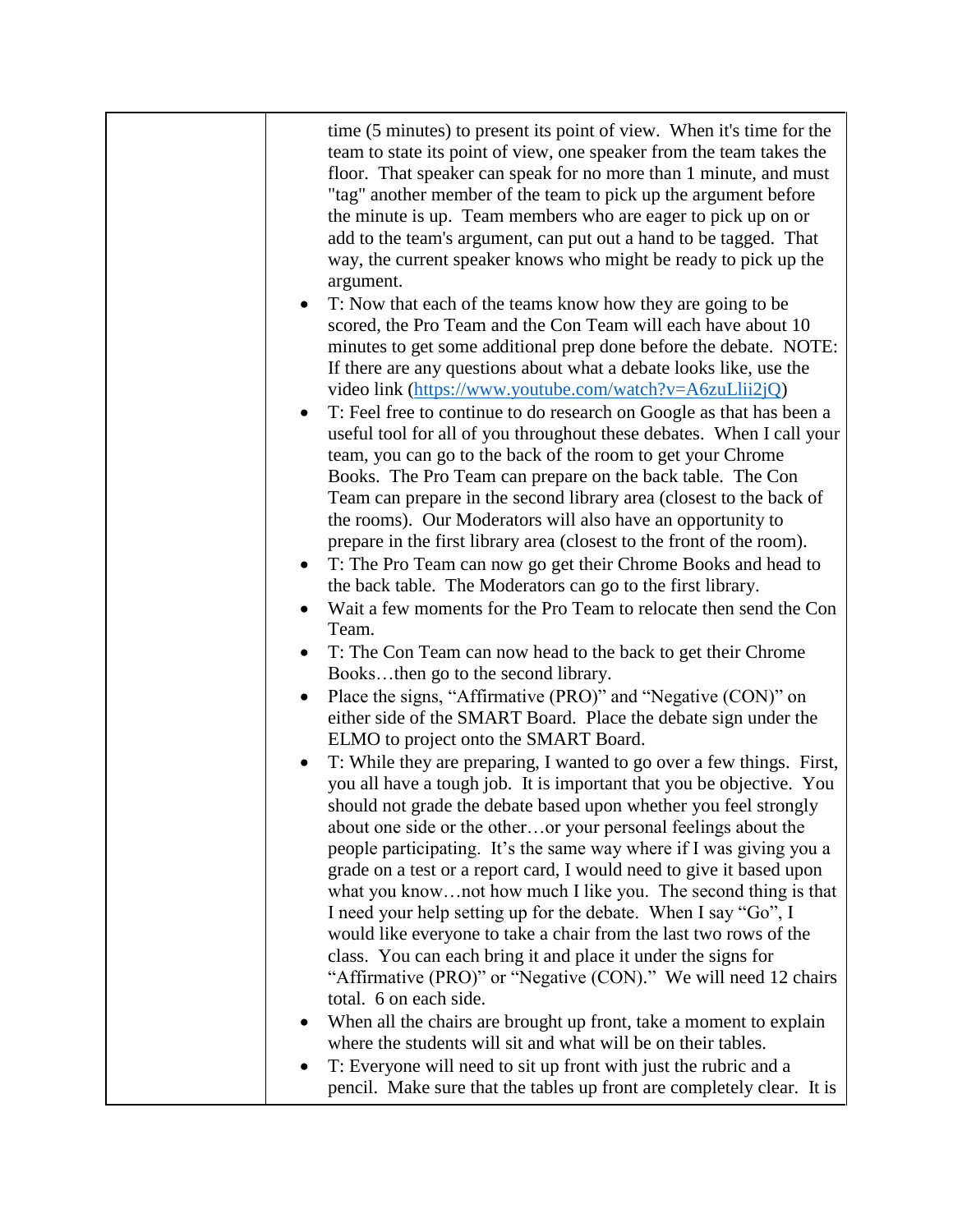| important that you don't have any distractions when watching the<br>debate. I will now split up all of the judges into two sides.<br>Everyone on this side (motions to the PRO side) will judge the<br>Affirmative team. Everyone on this side (motions to the CON side)<br>will judge the Negative team.<br>Make sure there are an equal number of students judging each side.<br>$\bullet$<br>T: Please make sure to write your name at the top of the rubric and<br>circle the team you are judging. Also, write in the names of the<br>students on the team. Wait to judge the teams on these categories<br>until AFTER the debateBUT, feel free to write notes on this sheet<br>if you feel as though the teams are doing what is expected.                                                                                                                                                                                                                                                                                                                                     |
|--------------------------------------------------------------------------------------------------------------------------------------------------------------------------------------------------------------------------------------------------------------------------------------------------------------------------------------------------------------------------------------------------------------------------------------------------------------------------------------------------------------------------------------------------------------------------------------------------------------------------------------------------------------------------------------------------------------------------------------------------------------------------------------------------------------------------------------------------------------------------------------------------------------------------------------------------------------------------------------------------------------------------------------------------------------------------------------|
|                                                                                                                                                                                                                                                                                                                                                                                                                                                                                                                                                                                                                                                                                                                                                                                                                                                                                                                                                                                                                                                                                      |
| Alert the students on the two debate teams and the Moderators that<br>the debate will be starting. Ask everyone to come up to the front<br>and take their seats. Tell all of the students judging that they need<br>to start judging once the Moderators begin the debate.<br>T: I would like to turn the debate over to our two Moderators.<br>$\bullet$<br>The Moderators will introduce the debate topic, the members of<br>each team and explain the format. They will then explain that the<br>Affirmative Team will have 5 minutes. They will be expected to<br>have an Opening Statement, present their argument and then have a<br>closing statement. They will explain the same for the Negative<br>Team. They will then tell the Affirmative Team to begin.<br>Make sure to keep the time on the SMART Board behind the debate<br>students.                                                                                                                                                                                                                                |
|                                                                                                                                                                                                                                                                                                                                                                                                                                                                                                                                                                                                                                                                                                                                                                                                                                                                                                                                                                                                                                                                                      |
| Bring all the students back to their desks and ask them to answer the<br>following questions to the students involved in the debate: "How<br>did you feel about your argument in the debate? How did standing<br>and debating make you feel? If you could debate your topic again,<br>what would you do differently?"<br>Ask the Moderators the following questions: "Did you feel prepared<br>for your job as Moderator? How did you feel working with<br>someone else? How did you feel about being in front of the class?<br>What would you potentially do differently next time?"<br>Ask the students that were judging the debate the following<br>questions: "What did you find most difficult? Without giving away<br>your score, what do you feel made the biggest difference for you<br>during the debate? Who would you like to recognize for the job<br>they did in the debate and why?"<br>Ask the students as a whole, "If you could change your role, which<br>one would you want next time?"<br>Tell the students that we will be going to Phys. Ed. and that we will |
| Step 3: The Debate<br><b>Step 4: Conclusion</b>                                                                                                                                                                                                                                                                                                                                                                                                                                                                                                                                                                                                                                                                                                                                                                                                                                                                                                                                                                                                                                      |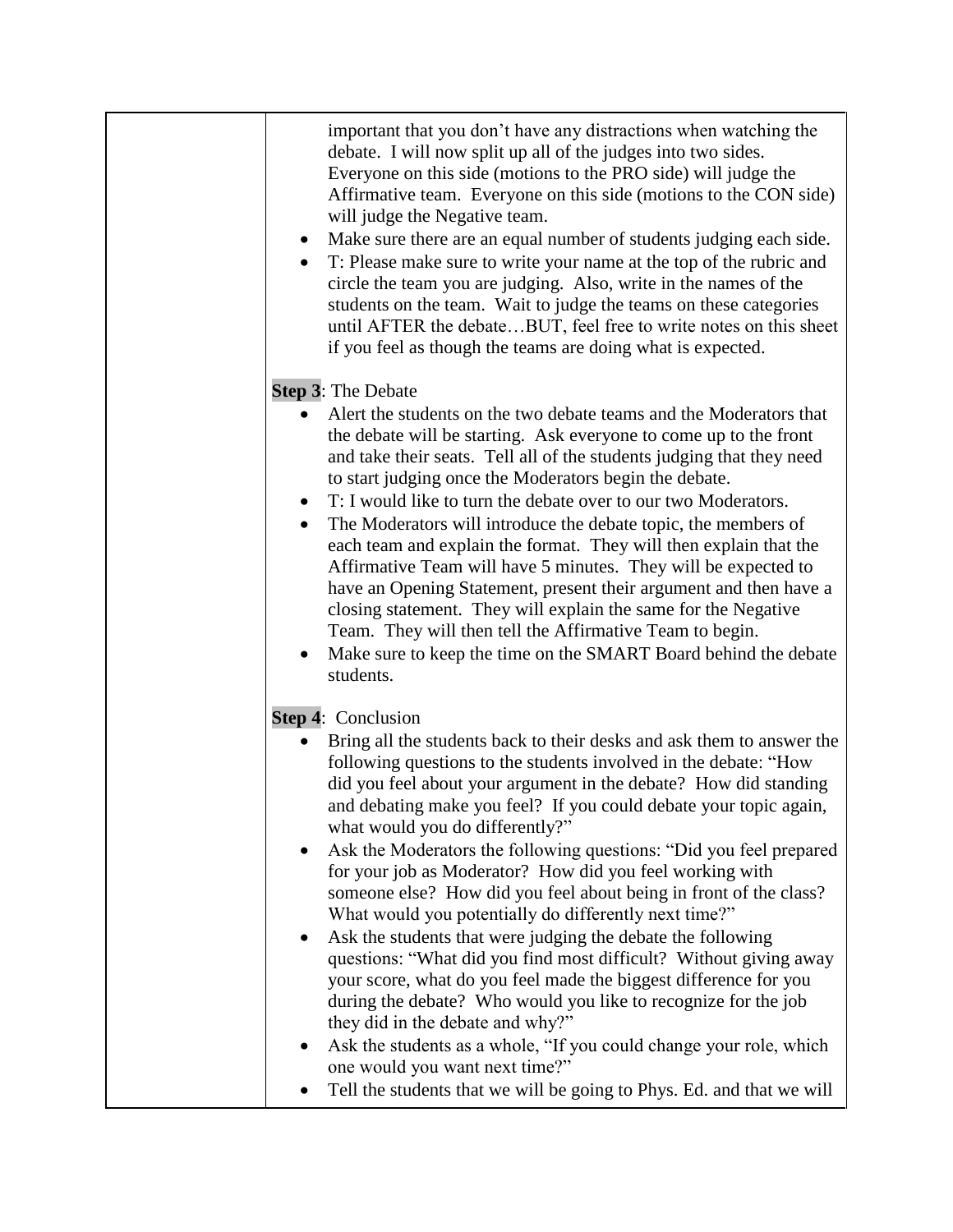|                                                                                                             | announce the scores of the debate when they return to class.<br>Ask the students to go to the back of the room to line up when their<br>role in the debate is announced. Ask the Moderators to go to the<br>back first, followed by the judges, followed by the Con Team, then<br>the Pro Team.                                                                                                                                                                                                                                                                                                                                                                                                    |
|-------------------------------------------------------------------------------------------------------------|----------------------------------------------------------------------------------------------------------------------------------------------------------------------------------------------------------------------------------------------------------------------------------------------------------------------------------------------------------------------------------------------------------------------------------------------------------------------------------------------------------------------------------------------------------------------------------------------------------------------------------------------------------------------------------------------------|
| 1.3.b<br><b>Instructional</b><br>Materials and<br>Resources<br>RIPTS 1,2,3,4,5<br>INTASC 1,2,7<br>CEC 1,2,5 | <b>Instructional Materials/Resources/Technology</b><br>Debate Scoring Sheet<br>Paper<br>Pencil<br><b>SMART Board</b><br>Debate Signs<br><b>Chrome Books</b><br>The Debate Scoring Sheet is for the students to score other students about<br>the debate. The paper is where the students will fill in the research for<br>their debate side. Pencils will be used as tools for the students to complete<br>tasks. The SMART board will be used to display the Debate Scoring<br>Sheet, the title for the debate and the timer for the debate. The Debate<br>Signs will be used to show the judges which side is which. The Chrome<br>Books will be used for research for each of the debate teams. |
| 1.3.c<br><b>Instructional Groups</b><br>RIPTS 1,2,3,4,5,9<br>INTASC 1,2,7                                   | PREREQUISITE SKILLS<br>Students have the ability to read and write.<br>Students have some background knowledge of debate.                                                                                                                                                                                                                                                                                                                                                                                                                                                                                                                                                                          |

**Standard 1: Planning and Preparation Component 1.4: Designing Student Assessment**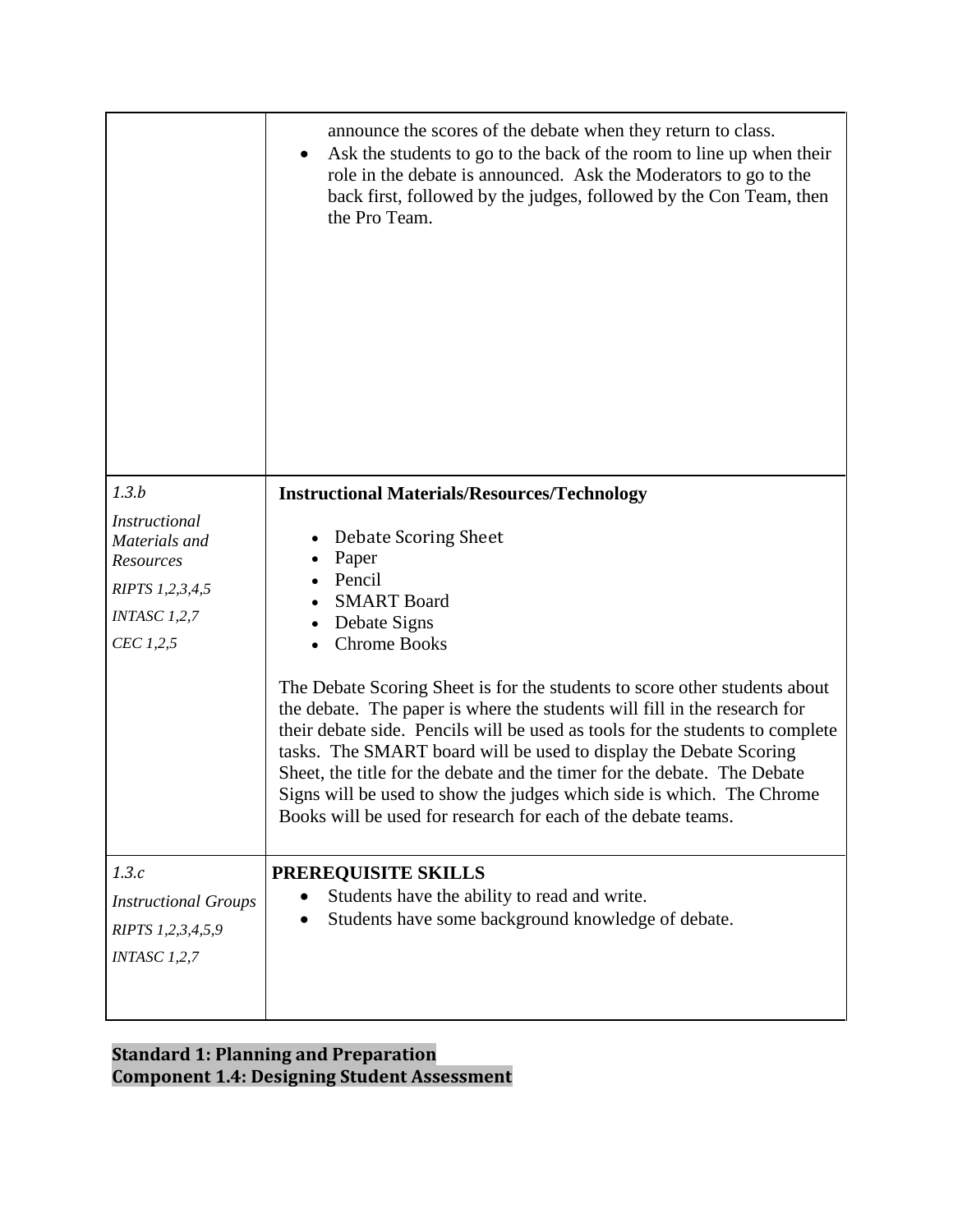| <b>Performance</b><br><b>Indicators</b>                                      | <b>Educator Evidence</b>                                                                                                                                                                                                                                                                                                                                                                                                                                                                                                                                                                                                                                                                                                                                                                                                                                                                                                    |
|------------------------------------------------------------------------------|-----------------------------------------------------------------------------------------------------------------------------------------------------------------------------------------------------------------------------------------------------------------------------------------------------------------------------------------------------------------------------------------------------------------------------------------------------------------------------------------------------------------------------------------------------------------------------------------------------------------------------------------------------------------------------------------------------------------------------------------------------------------------------------------------------------------------------------------------------------------------------------------------------------------------------|
| 1.4<br>Designing Student<br>Assessment<br><b>RIPTS 4,5,9</b><br>INTASC 2,8,6 | <b>Assessment</b><br>Students will be assessed by their participation in class discussion, their<br>ability to research positional arguments, their ability to follow rules and<br>procedures and their ability to judge their peers' debate performance.<br>Students will participate in one debate on either the Affirmative side, the<br>Negative side, as a Moderator or as a judge.<br>At the end of the lesson, students will be able to:<br><b>Define what a debate is - Oral responses during lesson (Anecdotal)</b><br>1.<br>records)<br>2.<br><b>Research arguments and present a side for a debate - Oral</b><br>responses during lesson (Anecdotal records); written notes for debate<br>argument<br>3.<br>Follow the rules and procedures of a debate - Through oral<br>responses during lesson (Anecdotal records)<br>Judge their peers' debate performance - Through Debate Scoring<br>4.<br>Sheet responses |
|                                                                              |                                                                                                                                                                                                                                                                                                                                                                                                                                                                                                                                                                                                                                                                                                                                                                                                                                                                                                                             |

### **Standard 4: Professional Growth and Responsibilities Component 4.1: Reflecting on Practice**

| <b>Performance</b><br>Indicators | <b>Educator Evidence</b> |
|----------------------------------|--------------------------|
|----------------------------------|--------------------------|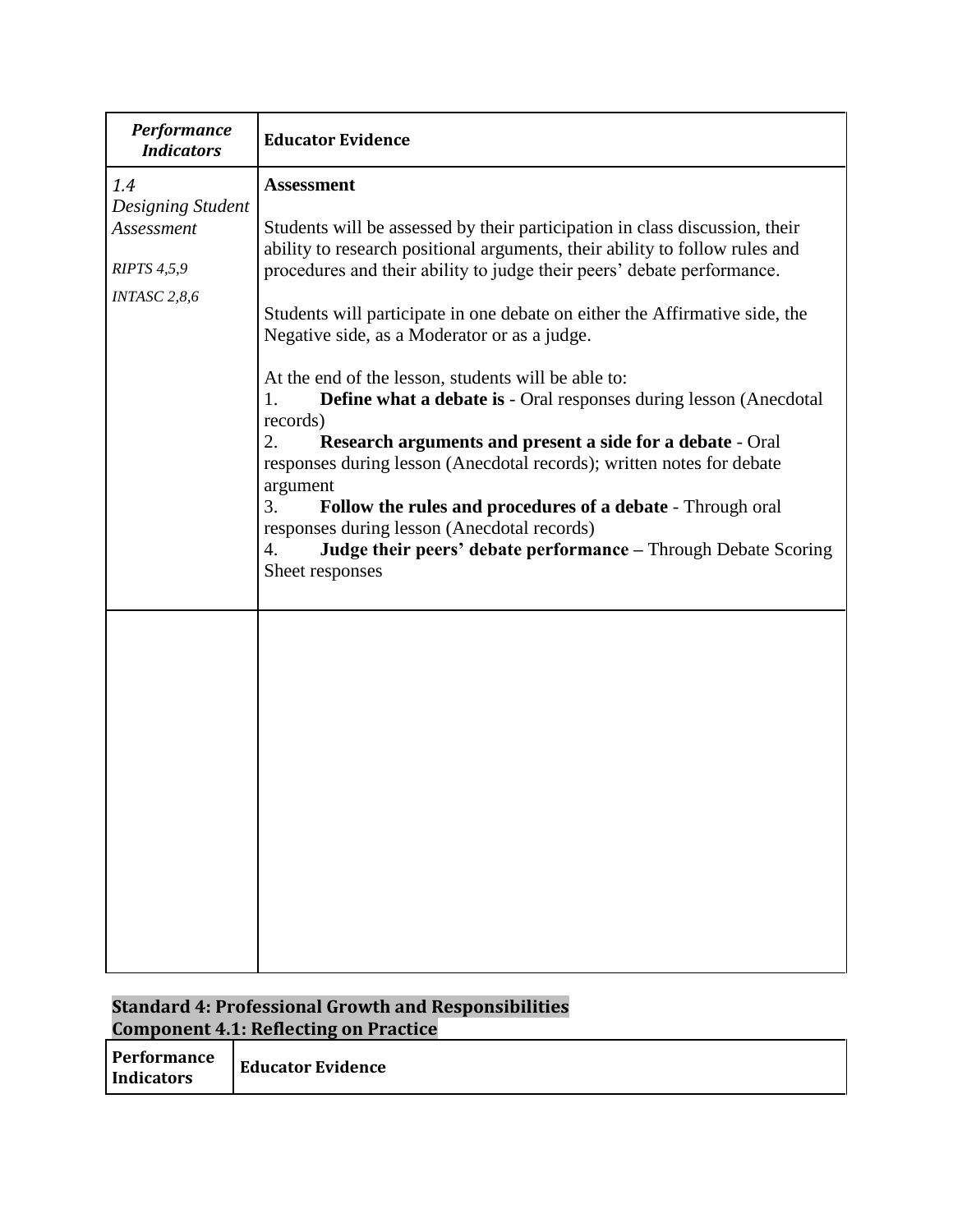| 4.1<br>Reflecting on                           | <b>Reflection on Lesson</b><br>WHAT?                                                                                                                                                                                                                                                                                                                                                                                                                                                                                                                                                                                                                                     |
|------------------------------------------------|--------------------------------------------------------------------------------------------------------------------------------------------------------------------------------------------------------------------------------------------------------------------------------------------------------------------------------------------------------------------------------------------------------------------------------------------------------------------------------------------------------------------------------------------------------------------------------------------------------------------------------------------------------------------------|
| Practice                                       | What happened? What went well? What was an area of weakness?                                                                                                                                                                                                                                                                                                                                                                                                                                                                                                                                                                                                             |
| <b>RIPTS 3,9,10</b><br><b>INTASC9</b><br>CEC 6 | As explained previously, this lesson began from an idea that came out of a<br>Morning Meeting. The original lesson featured two debates. The students were<br>engaged, but there were problems with the lesson. There was something of a<br>lack of structure and the students did not have a clearly defined definition of a<br>debate. This lesson ended up being a revision of that original lesson. It gave<br>me an opportunity to do additional work on planning and it gave the students an<br>opportunity to do some additional work in debate.                                                                                                                  |
|                                                | For this lesson, I began with a review of the previous debates. I spoke with the<br>students about possible debate topics for a new debate. They came up with a<br>number of debate topics and ultimately chose (through a class vote) to do the<br>debate of "Dogs are better than cats." The students then raised their hands for<br>the debate side that they would like to be on and I selected popsicle sticks for a<br>fair method of placing students on teams.                                                                                                                                                                                                   |
|                                                | There were two issues with this. The first one was that not every student had a<br>popsicle stick. There were three that did not (the newest members of the class –<br>that came in during the middle of the year). I ultimately turned the teams into 6<br>students (instead of 5). That solved that problem.                                                                                                                                                                                                                                                                                                                                                           |
|                                                | The other issue was that one of the students was really upset that she didn't get<br>chosen for the debate. The positive that came out of this moment was that<br>another student, JH, spoke up and said that he would prefer to give up his spot<br>in the debate so that, MRC would be able to participate. It was a sweet gesture<br>that happened because of the classroom climate that had been built by my CT.<br>The students genuinely care about and look out for each other. It is a pleasure<br>to watch.                                                                                                                                                     |
|                                                | After the topic was chosen and the sides were set, I gave the students an<br>opportunity to begin prepping for the debate as they would be having the debate<br>the following day. The students worked well in teams. There was<br>communication, collaboration and team building happening in each of the<br>groups.                                                                                                                                                                                                                                                                                                                                                    |
|                                                | When we began Day II of the lesson, the students were excited with<br>anticipation for the lesson. I spent time with them discussing the scoring rubric<br>and setting expectations. After everything was clear for the students (or at least<br>they said so), they were sent to go work in groups to finish debate prep. I took<br>this time to have the students that would be scoring the debate move the chairs<br>to the front of the room for the debate and clear off the front tables. I also<br>explained to them the idea about being un-biased in regards to both the topic<br>and the students participating in the debate. I told them about how important |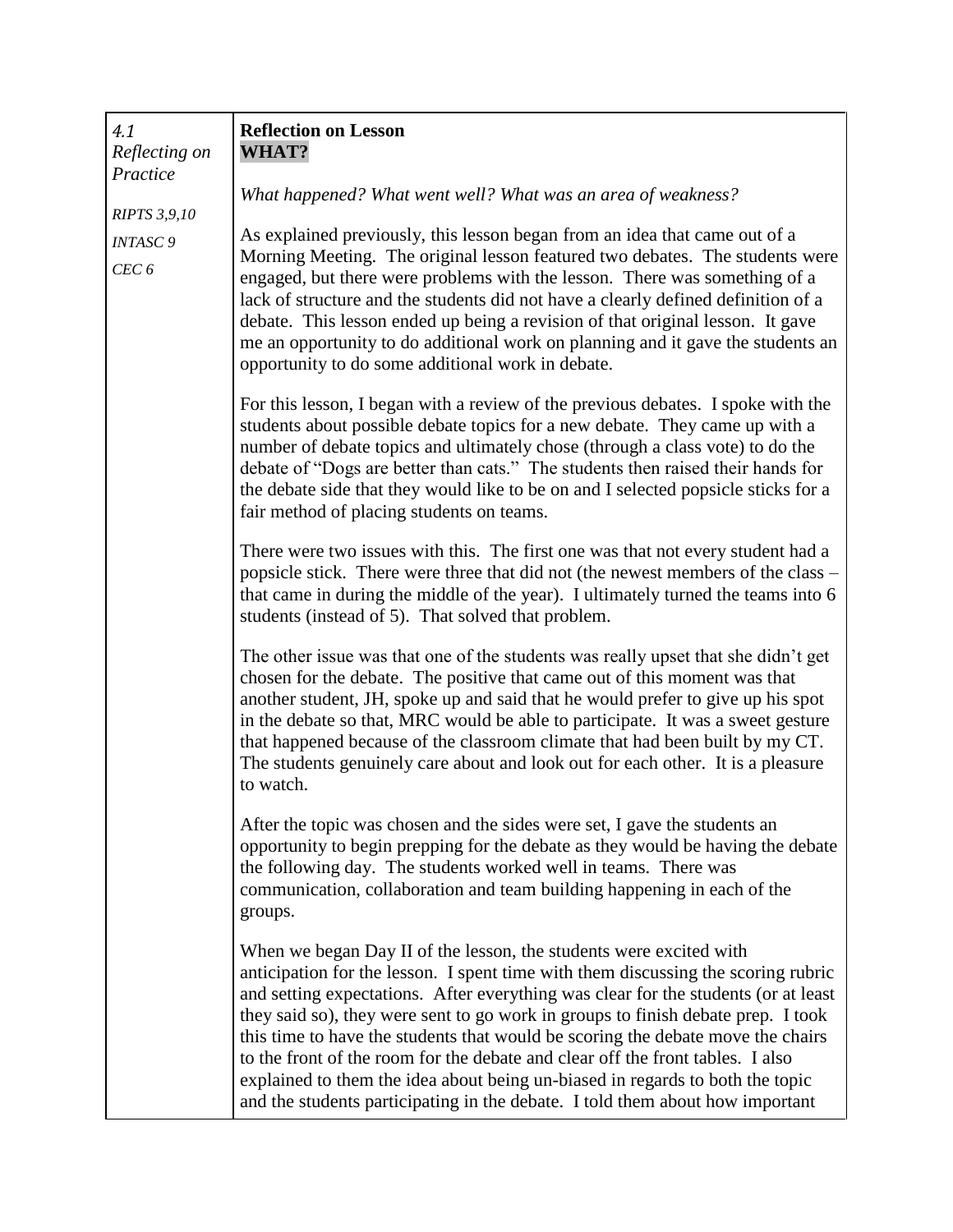| their job was as no one else would be determining the winning team for the<br>debate. It was just them.                                                                                                                                                                                                                                                                                                                                                 |
|---------------------------------------------------------------------------------------------------------------------------------------------------------------------------------------------------------------------------------------------------------------------------------------------------------------------------------------------------------------------------------------------------------------------------------------------------------|
| After everyone was set and had their prep, I directed the students to come to the<br>front of the room to begin the debate. The two moderators, JH (who was given<br>the job because of his kindness the day before) and RP (who filled in for $JE -$<br>who was absent) introduced the debate and directed the happenings (based off<br>of scripts that I provided them with).                                                                         |
| The debate was well structured and timed. The teams did 5 minutes each, then<br>each had a 1 minute rebuttal.                                                                                                                                                                                                                                                                                                                                           |
| Time was ticking away, so I asked some quick questions of the group regarding<br>their feelings about the debate and how it went. The responses were very<br>interesting with a few students, JH and AR discussing their nerves. AR even<br>spoke about how his "heart was beating so fast it felt as though it was beating<br>out of my (his) chest." Following the discussion, the students transitioned to<br>Phys. Ed. and the lesson was complete. |
| The things that went well I was clearly more prepared. It wasn't an instance<br>of having an idea of what was going to happen. I knew what was going to<br>happen. I was more confident and more excited about the lesson. I think those<br>things came through to the students and they fed off of that energy.                                                                                                                                        |
| By planning everything out the way I did, it gave me a chance to spend less<br>time working on classroom management and more time watching the students<br>work and discussing with them what they were doing. I had the opportunity to<br>watch learning happening in a group setting and see those 21 <sup>st</sup> century skills<br>shine through.                                                                                                  |
| An area of weakness for me was that I did not clearly explain the idea of the<br>Opening and Closing Statements. The evidence of this was that none of the<br>students were able to successfully do an Opening or Closing Statement. If I<br>was to do this lesson again, I would make sure to show and/or explain an<br>example of each so that it was modeled properly for the students.                                                              |
| Which objectives were met? What is the evidence? Which students did not meet<br>objectives? Which students exceeded objectives? Why?                                                                                                                                                                                                                                                                                                                    |
| All of the students met the objective of being able to define a debate. They all<br>successfully spoke about it anecdotally at times during the lesson and during<br>class discussion. Additionally, they lived the concept while actually debating in<br>class.                                                                                                                                                                                        |
| As for the research objective, that was met by all of the students researching the<br>debate. Those students used their Chrome Books to do Google searches to get<br>enough information to be able to keep a 5 minute debate going (which they did                                                                                                                                                                                                      |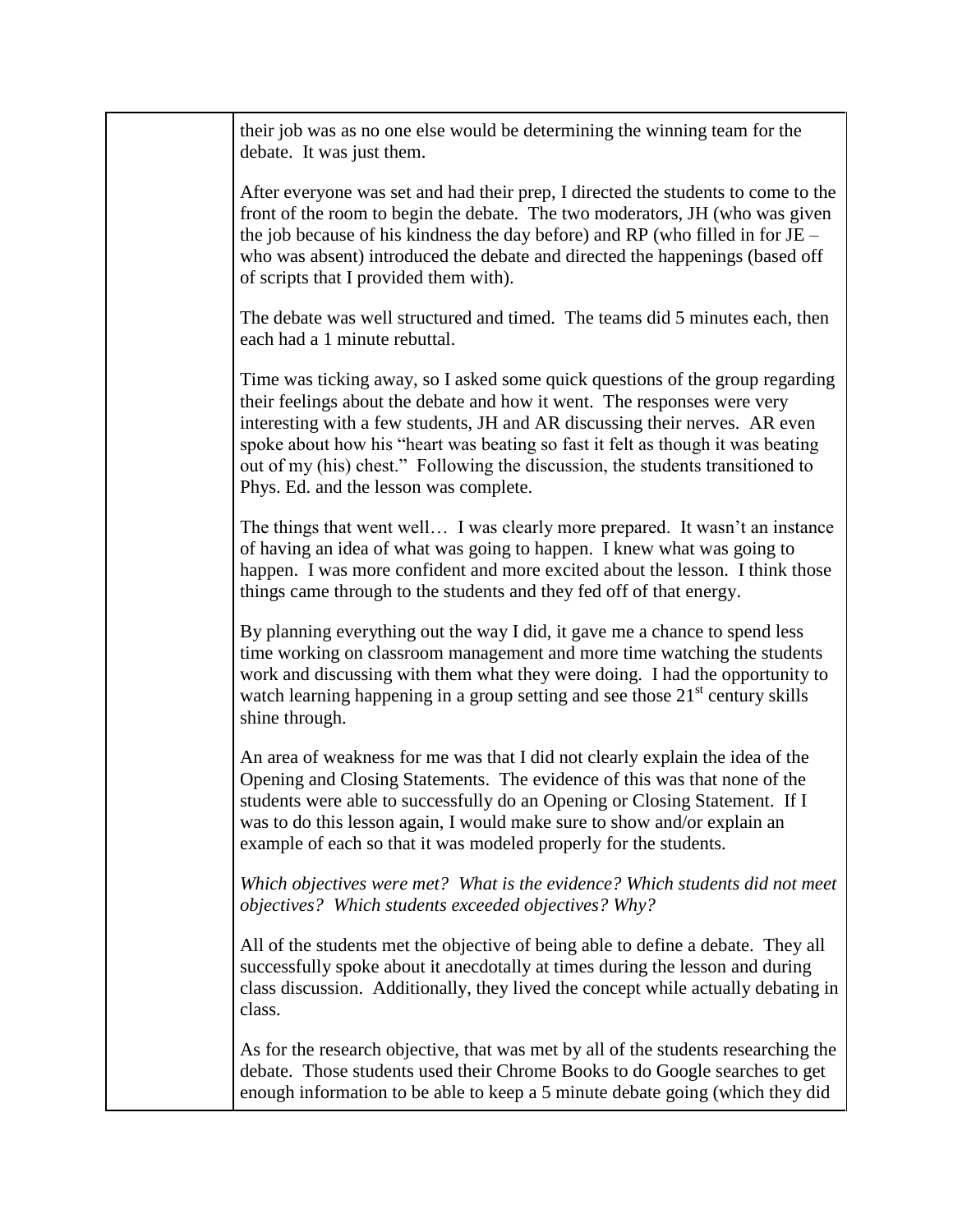successfully. I was able to see this objective through the collection of notes from the lesson, anecdotally thorough watching debate prep and by watching the students perform the actual debate.

Following the rules and procedures for the debate was done properly (in a lot of ways), but neither team was able to properly speak an Opening or Closing argument. That (as previously mentioned) needed to be done through modeling, but I was not successful in doing so.

Finally, the students responsible for scoring the debate did a strong job of doing so. There were conversations amongst the group where students told other students to stop talking and focus on the debate. There were also students that circled scores originally then changed them. This shows an ability to change and to adapt. The evidence from these students was in the scoring sheets.

## **SO WHAT?**

*What was learned from this experience? Evidence of teacher candidate learning*

I learned that preparedness reduces some of the issues as far as classroom management goes. If the students know what they are supposed to be doing, are engaged and made to feel empowered…there is less of a need for classroom management techniques.

I also learned that choice is important. It is important with debate topics. It is important with debate teams. If the students are invested in the task and were empowered to make the choice to be there, they will work harder.

I learned that when you ask questions that are intended to provide a deeper understanding of the learner, you can get answers that can help to provide meaning.

I learned that it is ok to look at notes. I was so hung up on the idea of looking carefree and conversational when teaching, that I forgot what I forget…which is a lot. Notes can help me remember, but they also help me to stay on track, which in turn keeps the students on track.

## **NOW WHAT?**

*How will this experience influence my professional identity?* 

Everything about this lesson and all the previous lessons before will influence my professional identity. It is ok to be friendly, but you have to set guidelines